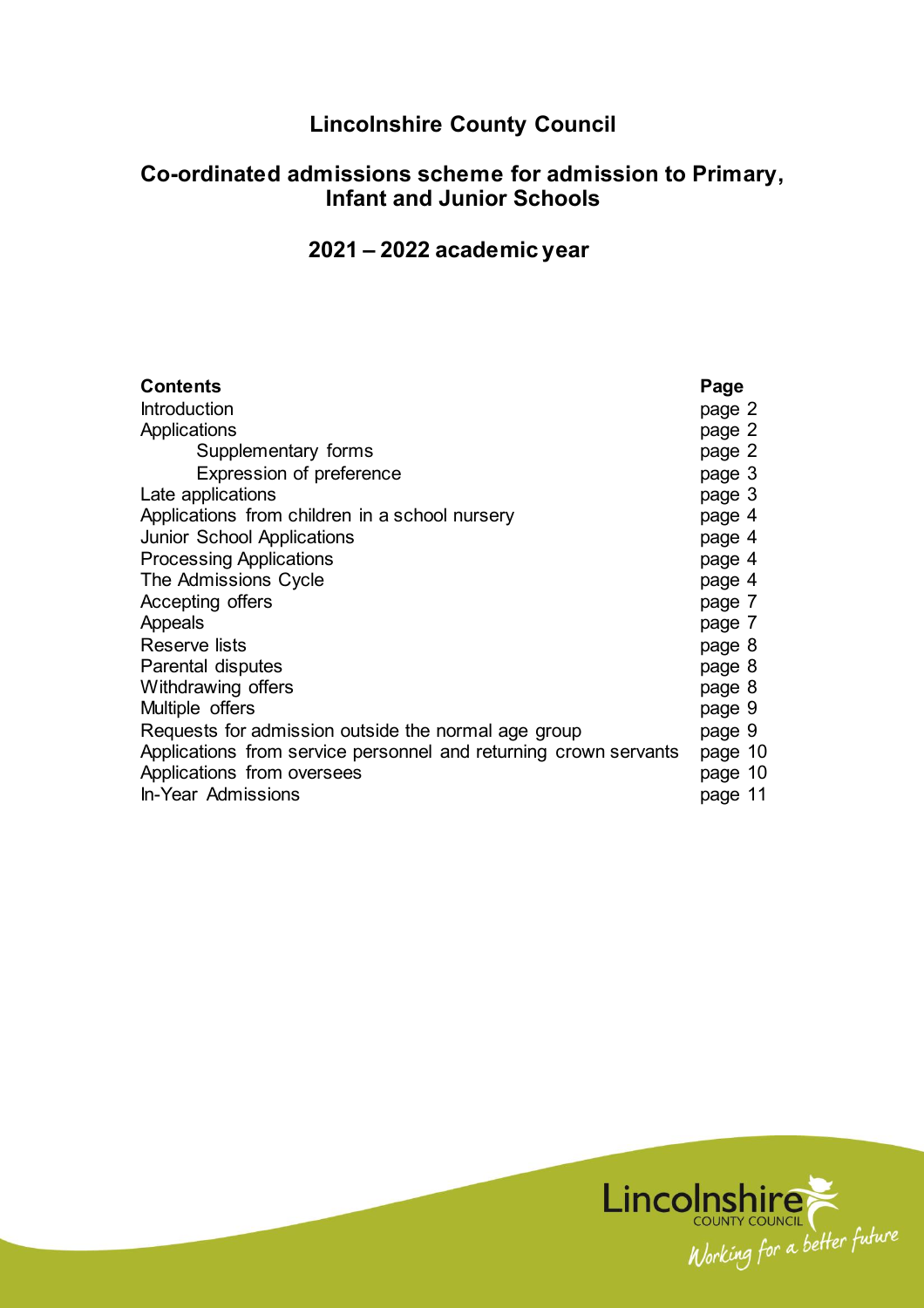#### **Introduction**

This Scheme is formulated under Section 88 of the Standards and Framework Act 1998 and in accordance with the School Admissions Code (2014).

The Local Authority is responsible for co-ordinating admissions to Primary and Junior schools and therefore must formulate a scheme which;

- is agreed by all of the appropriate schools in the LA area;
- ensures that parents and schools are aware of the timescales of applications, offers and acceptances of school places in Lincolnshire.
- ensures that every parent/carer of a child resident in the LA area, who has submitted an application by the deadline outlined in this scheme, receives **one offer** of a school place on national offer day.
- indicates how a place will be allocated if none of the parental preferences can be met.
- indicates how late applications or applications to other year groups will be processed to ensure that places which become vacant are allocated effectively.

This scheme aims to minimise demands on all parties. Co-ordination in line with this scheme does not affect the right of individual admission authorities to set and operate their own admission arrangements but they will need to comply with the timescales below as far as possible to enable the LA to coordinate these admissions.

#### **Applications**

Lincolnshire County Council (LCC) will put in place procedures that, as far as possible, ensure that all parents/carers living in Lincolnshire will be aware of the application process prior to making an application. Applicants will be required to declare that they have read the guide for parents and carers prior to submitting an application.

Parents/carers who live in the Lincolnshire **must** submit an application to Lincolnshire County Council if they require a place for their child in any state school as part of a routine admissions round, including schools in other local authorities, academies and free schools. Parent/carers living in another local authority area must apply to that authority.

All applications must be made online via the parent portal, by phone or on a paper application form. Schools must not accept applications directly from parents at any stage of the coordinated process.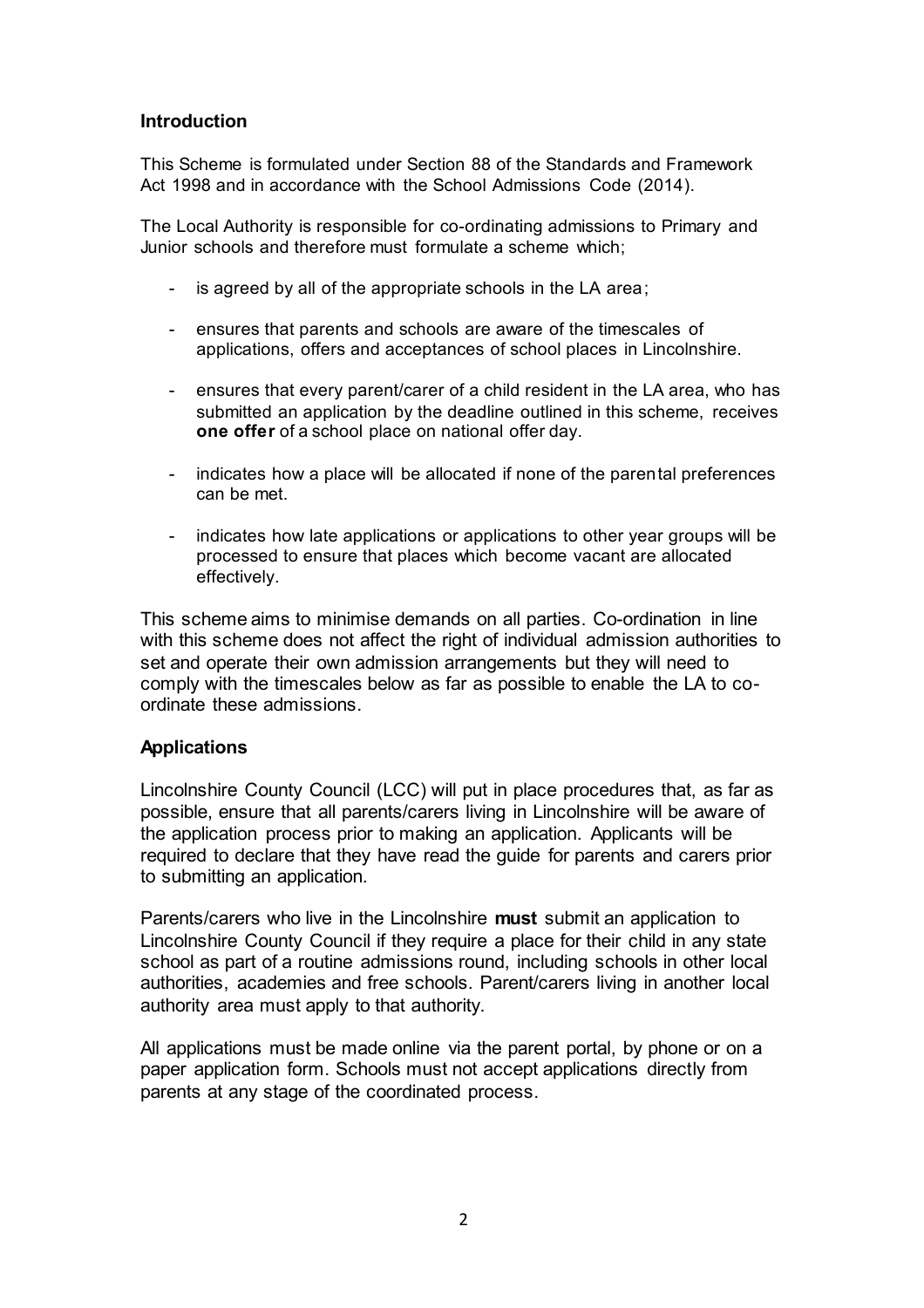#### **Supplementary forms**

Where, as part of its admission arrangements, a school considers additional information not captured by the Common Application Form (CAF) for example regarding religion, pupil premium or medical support schools will have a Supplementary Information Form (SIF) to capture the additional information.

Parents/carers may choose to complete this form to support their application but this does not constitute an application so parents must still submit an application to their Local Authority to apply for a school place. The supplementary form will be available from the school and available from the schools website. It should be submitted directly to the school concerned. Parent/Carers must still submit an application to the Local Authority to apply for a school place.

#### **Expression of Preference**

Parents will be asked to name up to **three** preferred schools on their application form and to rank them in the order they would like them to be offered. Parents can list schools outside of Lincolnshire on their application and Lincolnshire LA will co-ordinate on their behalf with other LA's to ensure that the highest preference possible is met.

Schools must offer places to applicants in accordance with their admissions policy without reference to where the applicant has placed the school on the application form, therefore the preference number is not provided to the schools. The information about where the child has placed the school on their application form is used by the LA to ensure that any applicant is only allocated one offer of a school place in the event that more than one school can offer a place. There is no priority given to children who list a school first on their application form. Operation of first preference first arrangements is prohibited by the School Admissions Code (2014).

The LA will allocate a place at the highest ranked school that is able to offer the child a place. If it is not possible to offer a parent one of their preferred schools, the admissions team will offer a place in the nearest Lincolnshire school to the child's home address with vacancies at the time of the allocation if the child resides in Lincolnshire and the LA has a responsibility with regard to the child's education.

#### **Late applications**

#### **Applications between 16 January – 12 February**

These will be accepted as 'on time' and ranked alongside other applicants. An offer will be made on 16 April 2021. If a parent attempts to revise an application after this date the change of detail will not be taken into account until the second round of allocations.

#### **Applications made between 13 February – 17 May**

Parents who make a first application to the LA and those parents who make a revised application between 16 April and 17 May will receive an offer by 28 May.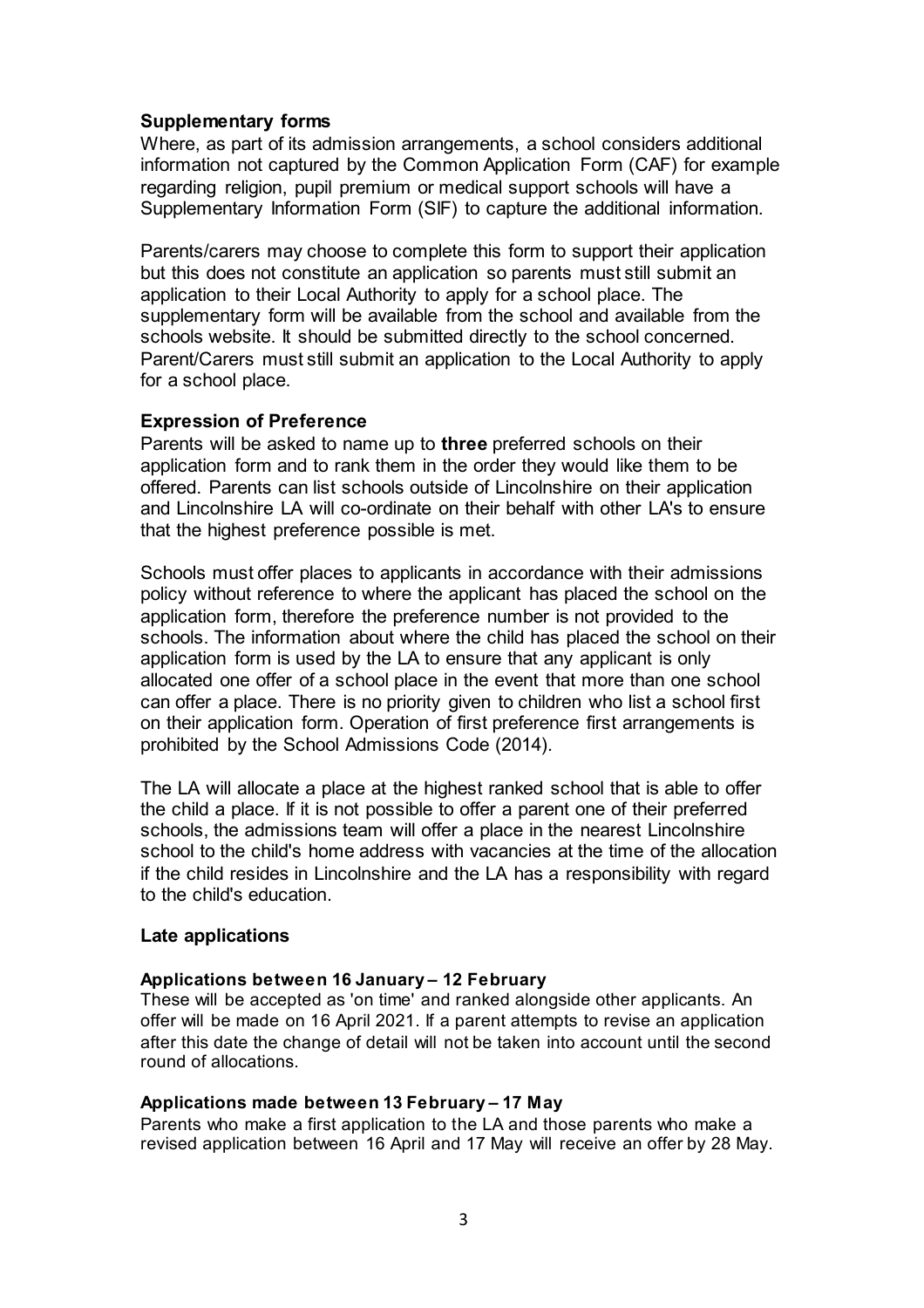Revised applications are made when a parent has received an offer of a school place but want to apply for a place at a different school(s) or when their details have changed since the application was made and this will have a bearing on consideration of the oversubscription criteria. These applications will be treated on an equal basis with any late applications or applicants on a reserve list.

#### **Applications made after 17 May**

These will be processed after 28 May and offers will be sent out on at least a weekly basis until the end of the admissions round.

#### **Applications for children at a school nursery**

Attending a school nursery or playgroup does not guarantee a place at a school. Parents must apply for a place in Reception in line with the timescales in this scheme.

#### **Applications to junior schools at the start of Year 3**

Infant to junior transfer will be managed following the same timetable and processes as the intake to reception.

All parents seeking places for their children at a junior school must apply under the coordinated timetable below, irrespective of whether their child currently attends an infant or a primary school. This is because there is no automatic transfer to the junior schools.

Parents of children in year 2 at an infant school may also request a place in year 3 of a primary school as part of the co-ordinated round and hold the place until September. This is because these children must leave the infant school at the end of year 2 and need to secure an alternative school. These applications will be processed in line with the co-ordinated timescales and if there are places in the preferred primary school they will be allocated. Details on how to apply for primary schools as part of the co-ordinated round will be available on the Lincolnshire County Council website.

## **Processing applications**

The LA uses electronic communication with other LAs, admission Authorities and schools to coordinate admissions. Access to application data will be available to schools online through this system and schools use it to rank applications according to their oversubscription criteria and communicate with the LA's admissions team. Deadlines for receipt of information are detailed below.

| <b>Deadline</b><br><b>Dates</b><br>2019/20 | <b>Summary of Action</b>                                                                        | <b>Details of action</b>                                                                                                                                                                                                            |
|--------------------------------------------|-------------------------------------------------------------------------------------------------|-------------------------------------------------------------------------------------------------------------------------------------------------------------------------------------------------------------------------------------|
| 1 October<br>2019                          | Consultation on changes<br>to admission policies for<br>all admission authorities<br>can begin. | Admission authorities publish any<br>changes to their admission<br>arrangements on their website and<br>consult with all relevant parties. Own<br>admission authority schools may choose<br>to follow the LAs consultation dates as |

#### **Annual Cycle**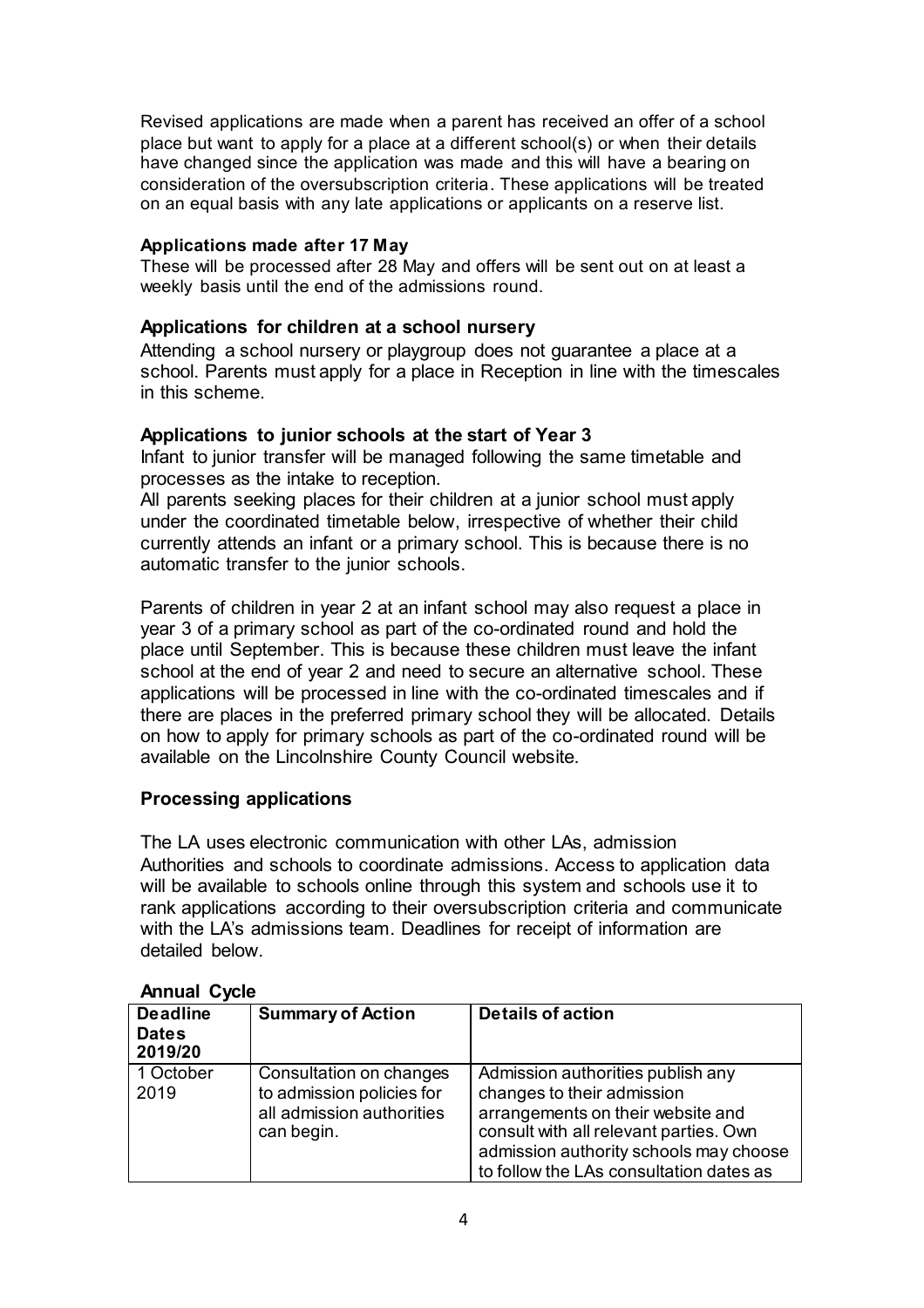| <b>Deadline</b>                  | <b>Summary of Action</b>                                                                                                                                                                                                               | <b>Details of action</b>                                                                                                                                                                                                                                                                                                                                     |
|----------------------------------|----------------------------------------------------------------------------------------------------------------------------------------------------------------------------------------------------------------------------------------|--------------------------------------------------------------------------------------------------------------------------------------------------------------------------------------------------------------------------------------------------------------------------------------------------------------------------------------------------------------|
| <b>Dates</b><br>2019/20          |                                                                                                                                                                                                                                        |                                                                                                                                                                                                                                                                                                                                                              |
|                                  |                                                                                                                                                                                                                                        | below and submit their proposed<br>arrangements to the LA to publish and<br>publicise on their behalf.                                                                                                                                                                                                                                                       |
| 4 November<br>2019               | Local Authority to begin<br>consultation on changes to<br>admission policies and co-<br>ordinated schemes.                                                                                                                             | Any proposed changes to the LAs<br>admission arrangements for Community<br>and Voluntary Controlled Schools are<br>placed on the School Admission<br>consultation website. Consultation lasts<br>for at least six weeks.<br>The scheme is available for consultation.<br>It is agreed by all admission authorities it<br>is adopted. If not, referred to the |
|                                  |                                                                                                                                                                                                                                        | Secretary of State.                                                                                                                                                                                                                                                                                                                                          |
| 31 January<br>2020               | Consultations on any<br>changes to the policy of<br>any admission authority<br>are completed.                                                                                                                                          | Admission authorities complete<br>consultation on any proposed changes to<br>their policies.                                                                                                                                                                                                                                                                 |
| <b>By 28</b><br>February<br>2020 | Admission policies are<br>formally determined.                                                                                                                                                                                         | Admission authorities determine an<br>admissions policy for the 2021/2022<br>school year, considering responses to<br>consultation if appropriate.<br>The LA notifies the Secretary of State<br>that agreement has been reached on a<br>coordinated scheme.<br>Schools place appeals timetable on their<br>website.                                          |
| By 15 March<br>2020              | Admissions authorities<br>must send their<br>determined admissions<br>arrangements to the LA<br>and place on their website.<br>LA places a notice on its<br>website indicating where<br>all admission<br>arrangements can be<br>found. | Objections to a schools determined<br>arrangements can be made to the<br>Schools Adjudicator up until 15 May<br>2020.                                                                                                                                                                                                                                        |
| 4 September<br>2020              | Composite prospectus<br>published on website with<br>all other relevant<br>information                                                                                                                                                 | Parents can attend open days to look<br>around schools                                                                                                                                                                                                                                                                                                       |
| 16 November<br>2020              | Application process opens<br>for primary, infant and<br>junior applications and<br>information and guidance<br>is made available to<br>parents via schools and<br>early years providers                                                | LA ensures all relevant documentation is<br>distributed. LA advertises the availability<br>of information including the application<br>process.                                                                                                                                                                                                              |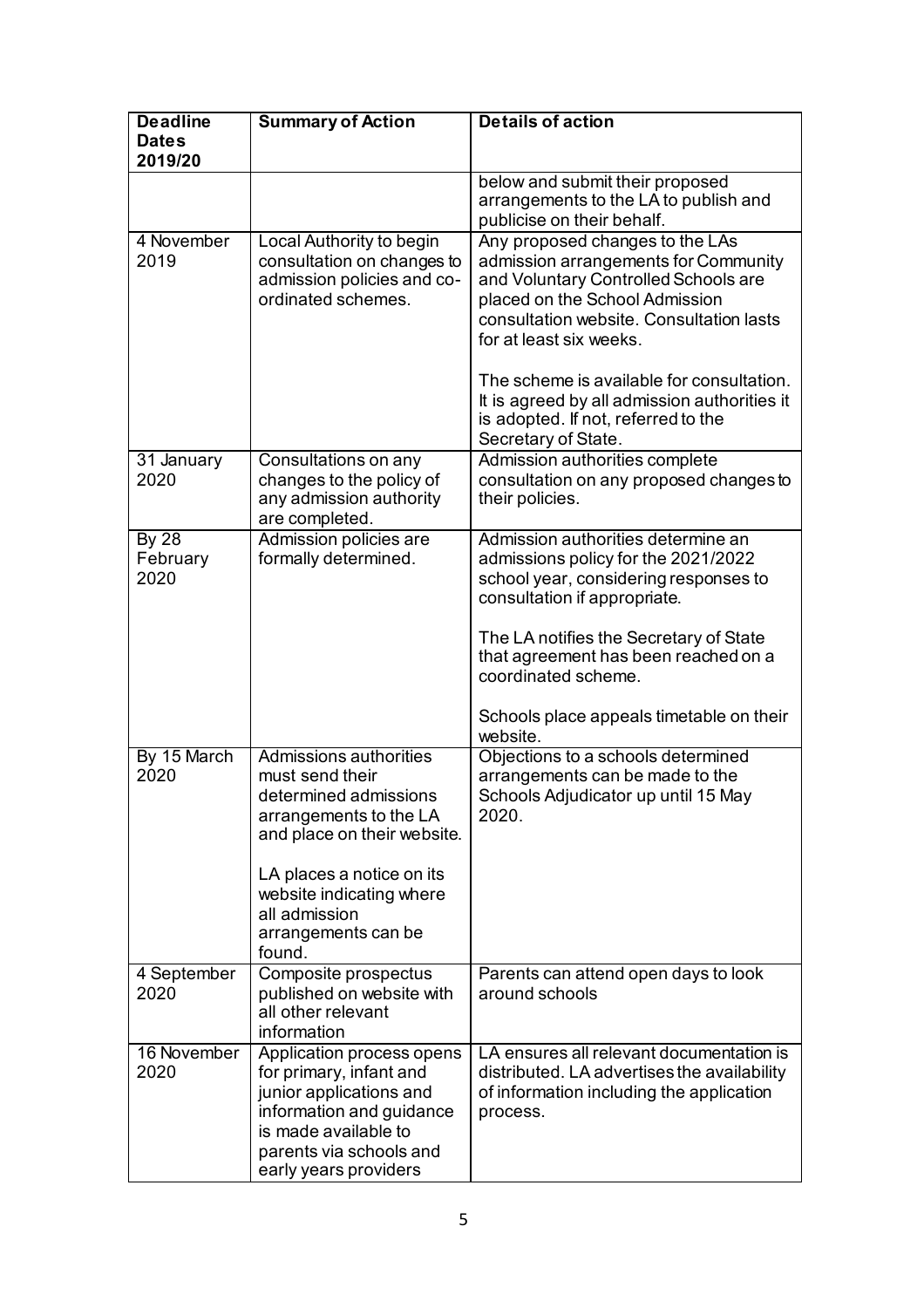| <b>Deadline</b>              | <b>Summary of Action</b>                                                                                                        | <b>Details of action</b>                                                                                                                                                                                                                                                                         |
|------------------------------|---------------------------------------------------------------------------------------------------------------------------------|--------------------------------------------------------------------------------------------------------------------------------------------------------------------------------------------------------------------------------------------------------------------------------------------------|
| <b>Dates</b><br>2019/20      |                                                                                                                                 |                                                                                                                                                                                                                                                                                                  |
| 15 January<br>2021           | National closing date for<br>applications.                                                                                      | This is the national closing date but<br><b>Lincolnshire County Council allows</b><br>parents to apply until 12 February. The<br>admissions portal may not be available<br>for short periods whilst the team process<br>applications but applications can be<br>made by paper form if necessary. |
| 1 February<br>2021           | LA ensures all application<br>data is available to<br>Lincolnshire schools.                                                     | Schools access applications to their<br>school and begin ranking.<br>Schools can access information about<br>Lincolnshire applicants as soon as they<br>are added to the system or after the LA<br>has downloaded the online applications.                                                       |
| $8 - 26$<br>February<br>2021 | Co-ordination of<br>applications with other<br>LA's.                                                                            | LAs exchange relevant application<br>details with other LA's                                                                                                                                                                                                                                     |
| 12 February<br>2021          | Late applications can be<br>accepted up to this date.                                                                           | Any application received by this date will<br>be co-ordinated alongside the other<br>applicants.                                                                                                                                                                                                 |
|                              | The system is closed and<br>no further changes can be<br>accepted for any reason.                                               | Anyone who applies after this date will<br>have to do so on a paper form or by<br>telephone. Parents are notified that their<br>application is late and will be processed<br>by 28 May.                                                                                                          |
| 26 February<br>2021          | Schools complete ranking<br>their applications against<br>their oversubscription<br>criteria.                                   | Schools rank all applications against<br>their oversubscription criteria online via<br>electronic system and confirm to LA that<br>this is complete.                                                                                                                                             |
| 8 March<br>2021              | LA co-ordinate requests<br>and exchange information<br>with other LA's about<br>places that can be offered<br>in their schools. | LA locks database and does the first<br>allocation run. Where pupils have more<br>than one offer, the LA allocates the<br>school the parents have ranked highest<br>and fills any vacancy with the pupil<br>ranked next by the school.                                                           |
| 8-31 March<br>2021           | LA continues to co-<br>ordinate between LA's to<br>ensure children receive<br>one offer of a school<br>place.                   | LA will send second round of data by no<br>later than 26 March.<br>LA allocates schools to pupils living in<br>Lincolnshire who have not been offered<br>places in any of their preferred schools.                                                                                               |
| 5 April 2021                 | LA finalises allocations<br>ready for notification to<br>schools and parents.                                                   | LA makes final adjustments after<br>receiving information from other LA's                                                                                                                                                                                                                        |
| 15 April 2021                | Schools informed of final<br>allocations.                                                                                       | Schools check final allocations through<br>the electronic system.                                                                                                                                                                                                                                |
| 16 April 2021                | National offer day                                                                                                              | LA posts offers to parents and releases<br>offers online to those who applied online.                                                                                                                                                                                                            |
|                              | Parents can lodge<br>appeals.                                                                                                   | Parents will be able to lodge appeals<br>online and via paper form.                                                                                                                                                                                                                              |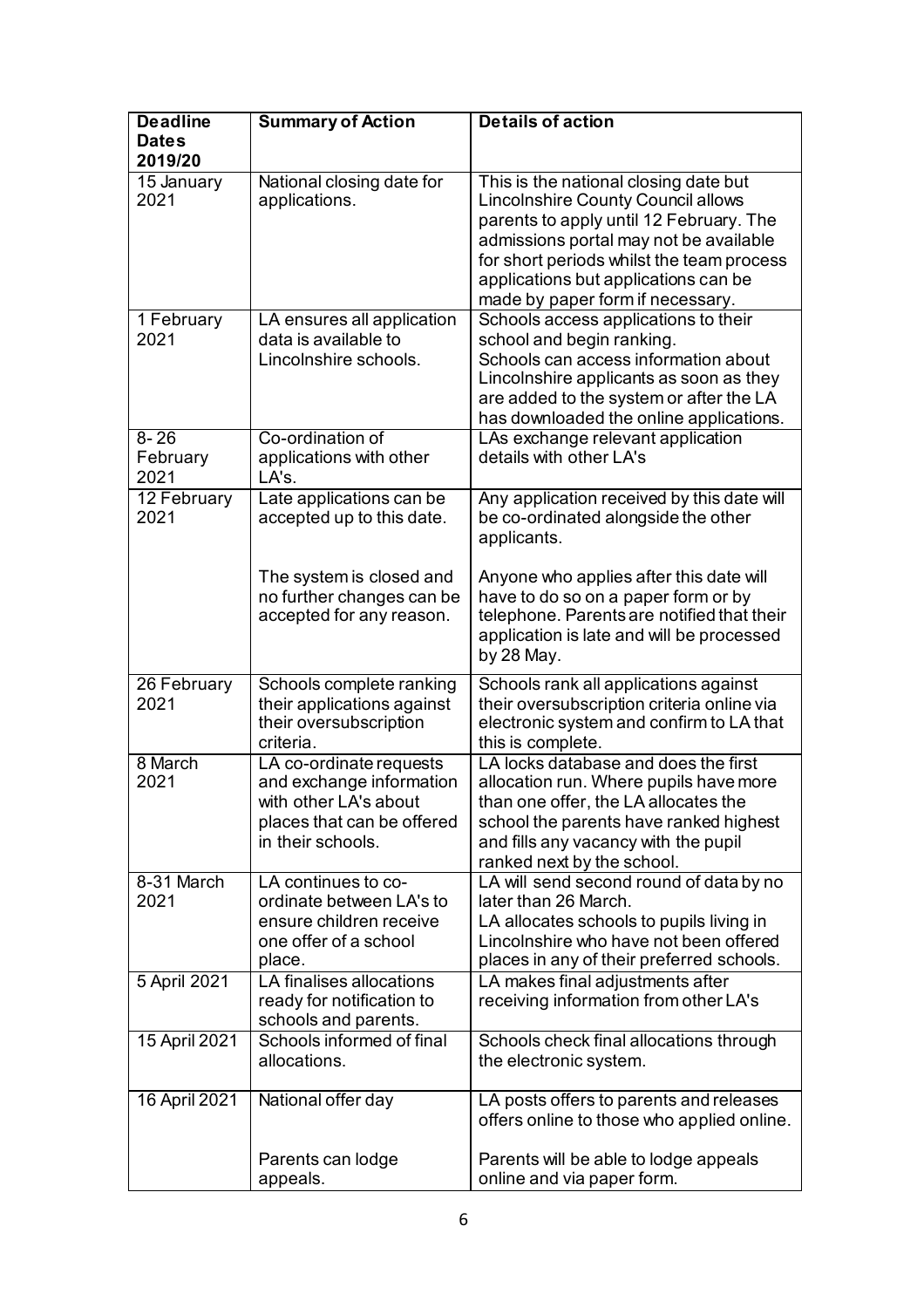| <b>Deadline</b>            | <b>Summary of Action</b>                                                                                                                            | <b>Details of action</b>                                                                                                                                                                                                                                                       |
|----------------------------|-----------------------------------------------------------------------------------------------------------------------------------------------------|--------------------------------------------------------------------------------------------------------------------------------------------------------------------------------------------------------------------------------------------------------------------------------|
| <b>Dates</b>               |                                                                                                                                                     |                                                                                                                                                                                                                                                                                |
| 2019/20                    |                                                                                                                                                     |                                                                                                                                                                                                                                                                                |
| 17 April 2021              | Parents can submit new<br>applications or revised<br>application online.                                                                            | Admission authorities and schools start<br>to process late and revised applications.<br>No offer will be made until after the<br>deadline of the second round.                                                                                                                 |
| 3 May 2021                 | LAs exchange offer<br>responses with other LA's                                                                                                     | LAs adjust ranked list to take account of<br>any refusals                                                                                                                                                                                                                      |
| 17 May 2021                | Administrative deadline of<br>20 school days for receipt<br>of appeals to ensure all<br>appeals for the same<br>school are heard on the<br>same day | Appeals must be heard within 40 school<br>days of this date.                                                                                                                                                                                                                   |
| By 17 May<br>2021          | Deadline for late and<br>revised applications to be<br>received to be processed<br>within next offer round.                                         | All late and revised applications received<br>for Lincolnshire schools by this date will<br>be notified of their offer result in week<br>commencing 24 May. LA will co-ordinate<br>late and revised applications with other<br>LA's but cannot guarantee the response<br>time. |
| By 28 May<br>2021          | Late and revised<br>application offers will be<br>sent to parents.<br>Waiting list data is                                                          | Lincolnshire will inform parents of the<br>outcome of their revised applications.<br>Parents can find out their child's position<br>on the waiting list of a school.                                                                                                           |
|                            | available                                                                                                                                           |                                                                                                                                                                                                                                                                                |
| 18 May - 31<br>August 2021 | Applications processed<br>and offers made on at<br>least a weekly basis until<br>end of formal co-ordinated<br>cycle.                               | Any applications received after 31 <sup>st</sup><br>August will be processed as mid-year<br>admissions in accordance with the<br>process below.                                                                                                                                |
|                            |                                                                                                                                                     | Waiting lists are passed to schools.                                                                                                                                                                                                                                           |
| 31 December<br>2021        | Waiting lists must be held<br>for Reception until this<br>date.                                                                                     | Some schools may hold these lists<br>longer. Contact the school for more<br>information.                                                                                                                                                                                       |

## **Accepting offers**

Parents do not need to take further action after national offer day to accept the offer made. Acceptance is assumed and parents need only take action if they wish to decline the offer, for example if moving out of the county or attending independent school. Where offers are made after the second round of allocations, parents should contact the school admissions team to indicate which offer they would like to accept. More information is contained in the 'multiple offers' section below.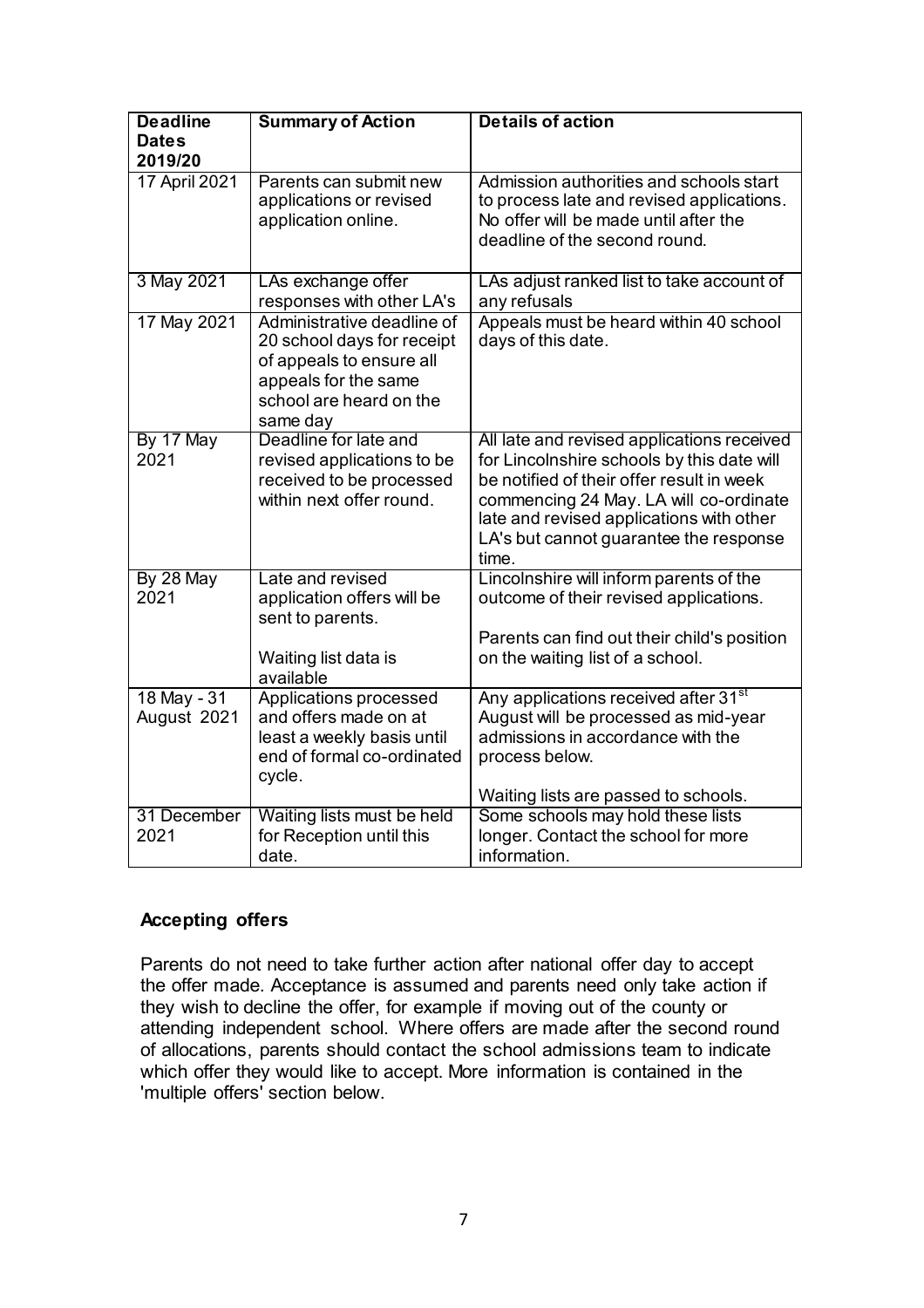## **Appeals**

In all cases where a place is refused parents will be advised of their right to appeal. Appeals should be lodged before the deadline above to ensure that they are heard with other children who have also been refused for that school and will be heard within 40 school days of that deadline. Appeals can still be lodged after this date but it cannot be guaranteed that these will be heard alongside other applicants for the same school or in some cases, by the end of the school term. Admissions authorities will clearly display on their website the process by which a parent can appeal for a school place.

All other admission authorities must notify the school admission team of any places allocated on appeal at their school(s) so that the LA can co-ordinate admissions effectively.

### **Reserve Lists**

After the initial allocation of places, schools operate a waiting list, which LCC call a reserve list. You will automatically be added to the schools reserve list if you have been refused admission as part of the normal admissions round. The list is held in accordance with the schools oversubscription criteria.

Children will be added to the waiting list alongside any children who submit a revised application or apply late. Details of a child's position on the list will be available after the second round of allocations as it will not be accurate before that date as late applicants and changes of circumstances will not have been added.

When a place becomes available after the second round of allocations, the place will be allocated from the reserve list. Reserve lists will be held by the School Admissions Team until 31 August 2021, then they will be passed to the schools who will hold them until at least December 2021. Some schools may hold the lists longer. You should contact the school for more information.

## **Parental Disputes**

When completing the application a parent must indicate that they have parental responsibility for the child and that this application is made in agreement with all parties with parental responsibility. If one or more application is received for a child and there is dispute about the address, preferences or preference order on the application, the applications will be withdrawn until all parties agree. Parents will not be able to exercise their right of appeal until an application has been processed. The child will be reported to the inclusion and attendance team as a child missing education if no application is accepted by the 31 August of the admitting year.

## **Withdrawing Offers**

An admissions authority reserves the right to withdraw an offer of a school place where the place has been obtained on the basis of fraudulent or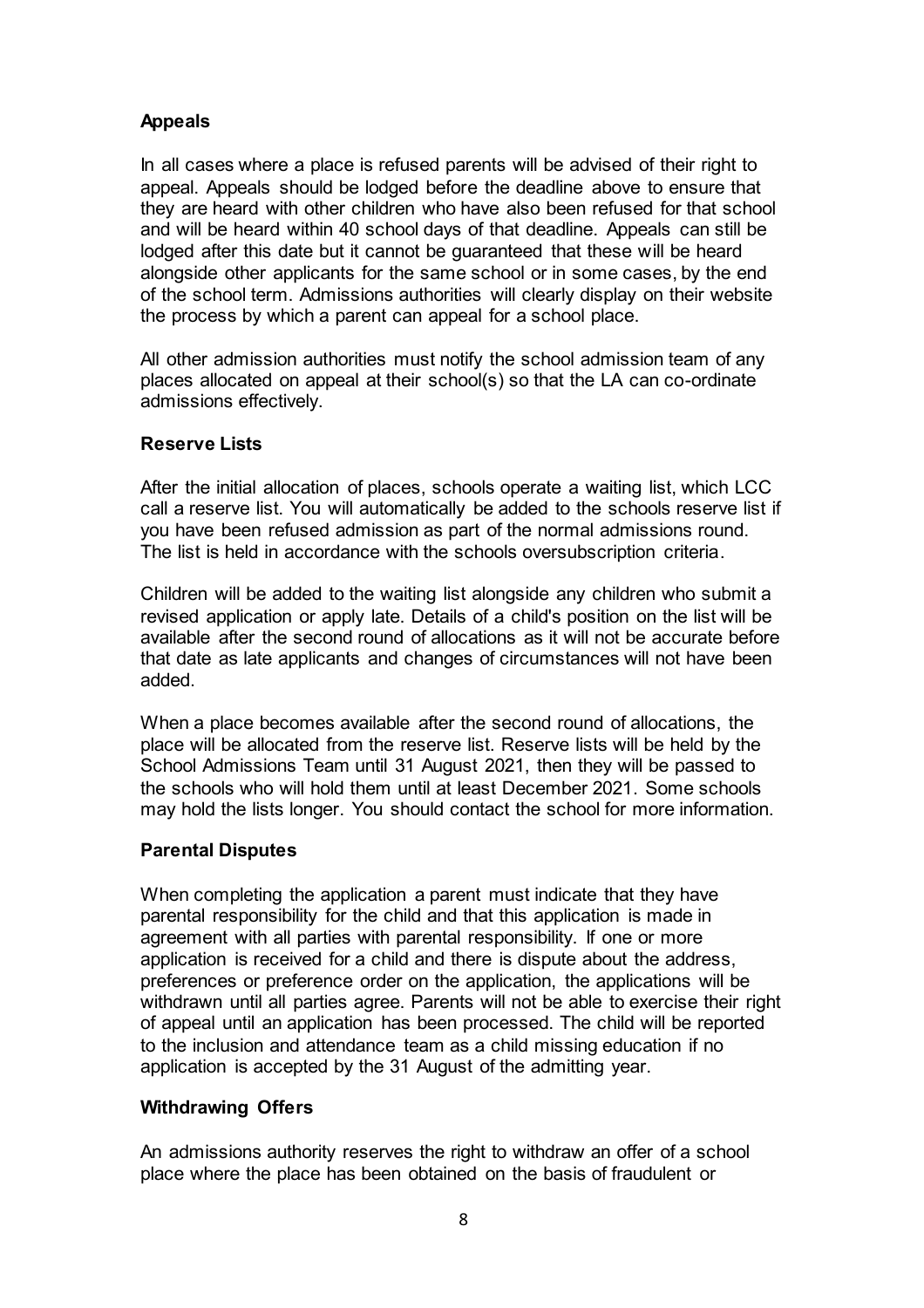intentionally misleading information and this has denied another child a place. A place can also be withdrawn if it is not accepted within a reasonable time. In all cases where a place is being withdrawn due to lack of response from parent, the admissions authority will contact the parent detailing a date on which the place will be withdrawn if not accepted. In all cases, following an offer of a school place, the decision to withdraw the place will be made by the admissions authority concerned.

### **Multiple Offers**

Where a situation arises where a parent receives more than one offer, (for example where a place is offered on appeal or from a waiting list after the second round of allocations), if parents do not respond to indicate which offer they would like to accept within a reasonable time of the allocation then the place offered at the lower preference school will be withdrawn. In all cases the school admissions team will contact parents to state a deadline by which confirmation must be received before withdrawing any offers made.

#### **Admission of children outside of their normal age group**

Parents can seek a place outside of their normal age group for example if a child is gifted and talented, has experienced ill health or summer born children.

Lincolnshire County Council will co-ordinate these requests but the decision whether to agree the request lies with the admissions authority. These schools must make decisions in line with their admissions arrangements and the School Admissions Code (2014). In all cases, an agreement to allow a request does not guarantee a place as the school must consider the application alongside others applying in that admissions round.

#### **Early transfer**

Those applying to attend school earlier than their age related cohort should do so within the timescales outlined in this document for their preferred cohort providing any supporting evidence they wish to be considered. If this is agreed and a place is offered, parents can decide whether to accept the place or reapply in the next round with their age related cohort.

#### **Late Transfer**

Those requesting to enter a school later than other applicants of their chronological age, including summer born children requesting to start reception at compulsory school **age should apply with their chronological age group** detailing their request and providing any supporting evidence they wish to be considered.

Parents will be informed of the outcome of their application on or before national offer day and a place will be offered at a school. Parents must then decide whether to withdraw their application for their chronological year.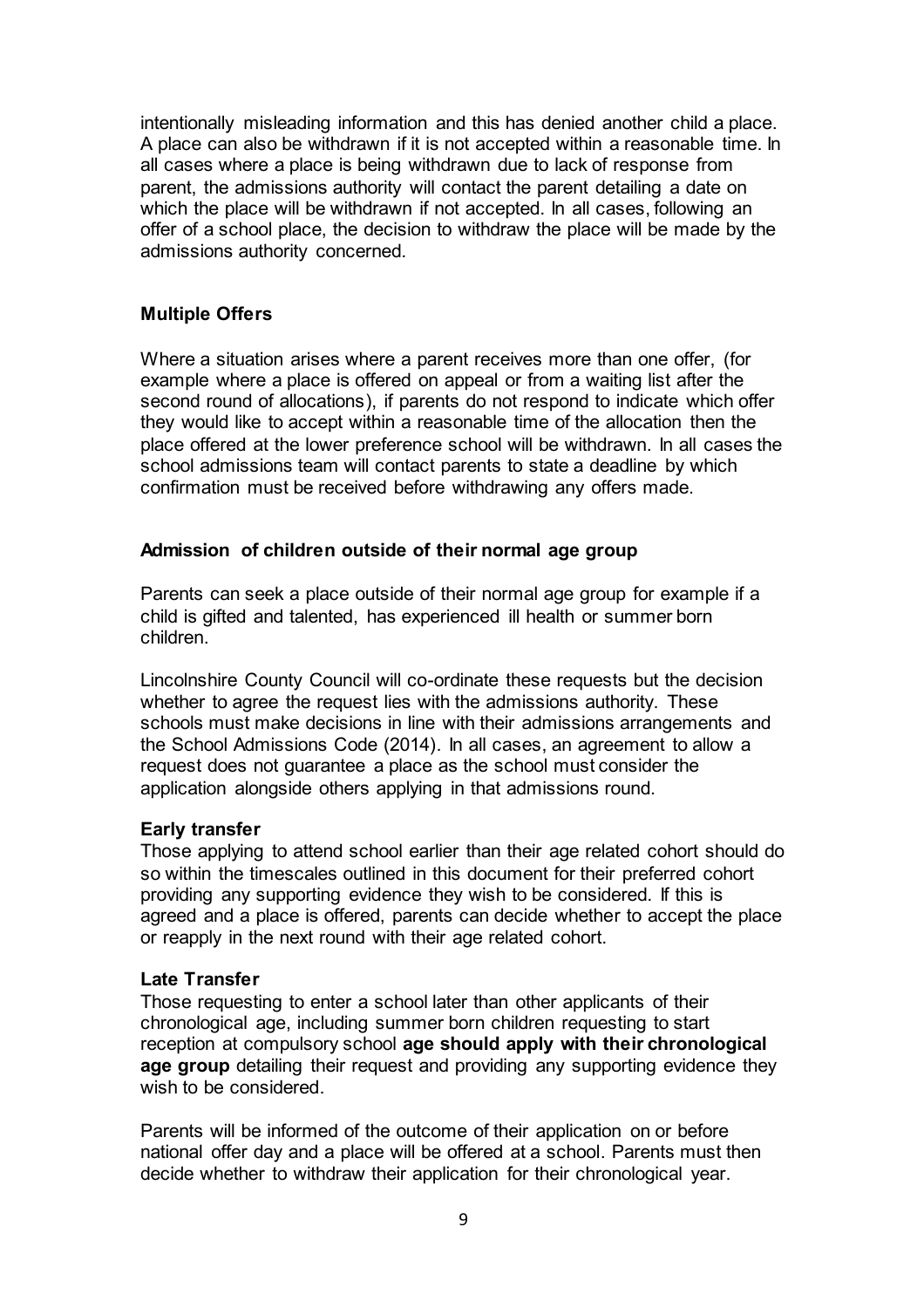If a school agrees to the request, this will entitle parents to reapply in the preferred year group. If schools do not agree, parents may decide to withdraw their application and apply for a place in their intended cohort through the midyear system.

If a parent is entitled to reapply this does not guarantee a place at the school. If no school who has agreed to the out of cohort request is able to offer a place, the school admissions team will offer a place at the closest school to the child's home address with places available in the chronological age group. Therefore it would be for parents to revise their application, in the same way as detailed in this document, if they wish for alternative schools to consider the request.

In all cases where a place is refused, parents will be advised of their right of appeal. If a school does not agree to the request but offers a place in another year group the parent does not have a right to appeal.

#### **Applications from UK service personnel and returning crown servants**

This applies if the parent is a serving member of the armed forces or is a crown servant returning from abroad.

Applications will be coordinated through Lincolnshire LA if the family has either;

- A confirmed posting order or official letter with a unit address or quartering address within Lincolnshire.
- A confirmed posting order to the UK and confirmed address in Lincolnshire to which they are returning before the end of October of the admitting year.

Consideration of the address accepted for implementing the oversubscription criteria may differ as the policy of each school will be followed.

If the move is not due to an official posting then the application should be made to the child's current home LA or will be considered in line with the 'children from oversees' section below.

If none of the schools listed on the application form can offer a place, Lincolnshire County Council will offer the closest Lincolnshire school to the address accepted on the application form if the accepted address is in Lincolnshire. If the address accepted is outside of Lincolnshire, no alternative school will be offered as it is for the child's home LA to offer an alternative placement.

In order to remove disadvantage to families of service personnel who apply after the initial allocation of places has occurred (Late applicants), the school admissions team will approach the schools listed on the application to consider whether the school wish to offer a place to the child even if the published admissions number has been met. These decisions will be made by